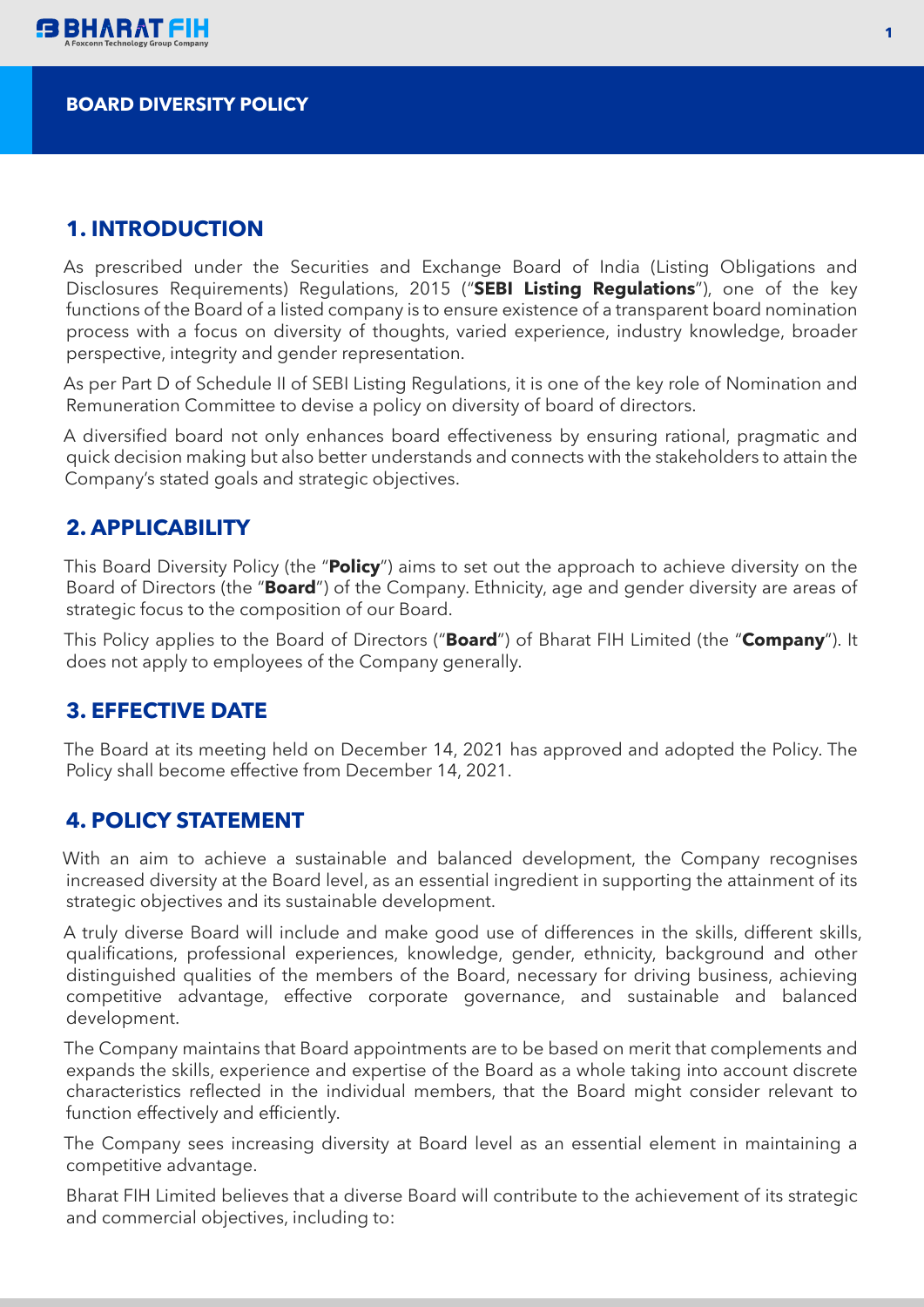

- drive business results:
- make corporate governance more effective;
- enhance quality and responsible decision making capability;
- ensure sustainable development; and
- enhance the reputation of the Company.

The Nomination and Remuneration Committee ('Committee') is responsible for reviewing and assessing the composition and performance of the Board, as well as identifying appropriately qualified persons to occupy Board positions.

While all appointments to the Board will continue to be made on merit, the Committee will consider the benefits of diversity (including but not limited to the attributes listed above) in identifying and recommending persons for Board membership, as well as in evaluating the Board and its individual members.

Further, the Committee will ensure that no person is discriminated against on grounds of religion, race, gender, pregnancy, childbirth or related medical conditions, national origin or ancestry, marital status, age, sexual orientation, or any other personal or physical attribute which does not speak to such person's ability to perform as a Board member.

# **5. BOARD DIVERSITY**

The term "Diversity" of Board has not been defined. Diversity is achieved, functionally, residence and gender wise, whereby the Board has an optimum combination of executive, non-executive, independent, resident, woman director and small shareholders' director/s. The Nomination and Remuneration Committee of the Board in their nomination process and while making recommendations to the Board shall also endeavour to have an optimum combination of directors from different fields/walks such as Management, Legal, Finance, Marketing, Human Resources, Bureaucracy, Public Policy etc. and adequate representation of Women directors on the Board.

## **6. BRIEF OVERVIEW OF THE LAWS**

#### **Sections 149,152 & 178 of the Companies Act, 2013, The Companies (Appointment and Qualification of Directors), Rules 2014 and The Companies (Meetings of Board and its Powers), Rules 2014**

- Every company shall have a Board consisting of individuals as directors and shall have minimum three directors and maximum fifteen directors in case of public company.
- Every listed company i.e. a company upon getting its securities listed at a recognized stock exchange has to appoint at least one-woman director on the Board. Any intermittent vacancy shall be filled up at the earliest but not later than immediate next Board meeting or three months from the date of such vacancy, whichever is later.
- Every Company shall have at least one director who stays in India for a total period of not less than 182 days during the financial year.
- Every listed company shall have at least one-third of the total number of directors as independent directors whose period of office is not liable to determination by retirement by rotation.
- Independent Director shall meet the criteria of independence.
- Any intermittent vacancy in the office of independent director shall be filled up at the earliest but not later than immediate next Board meeting or three months from the date of such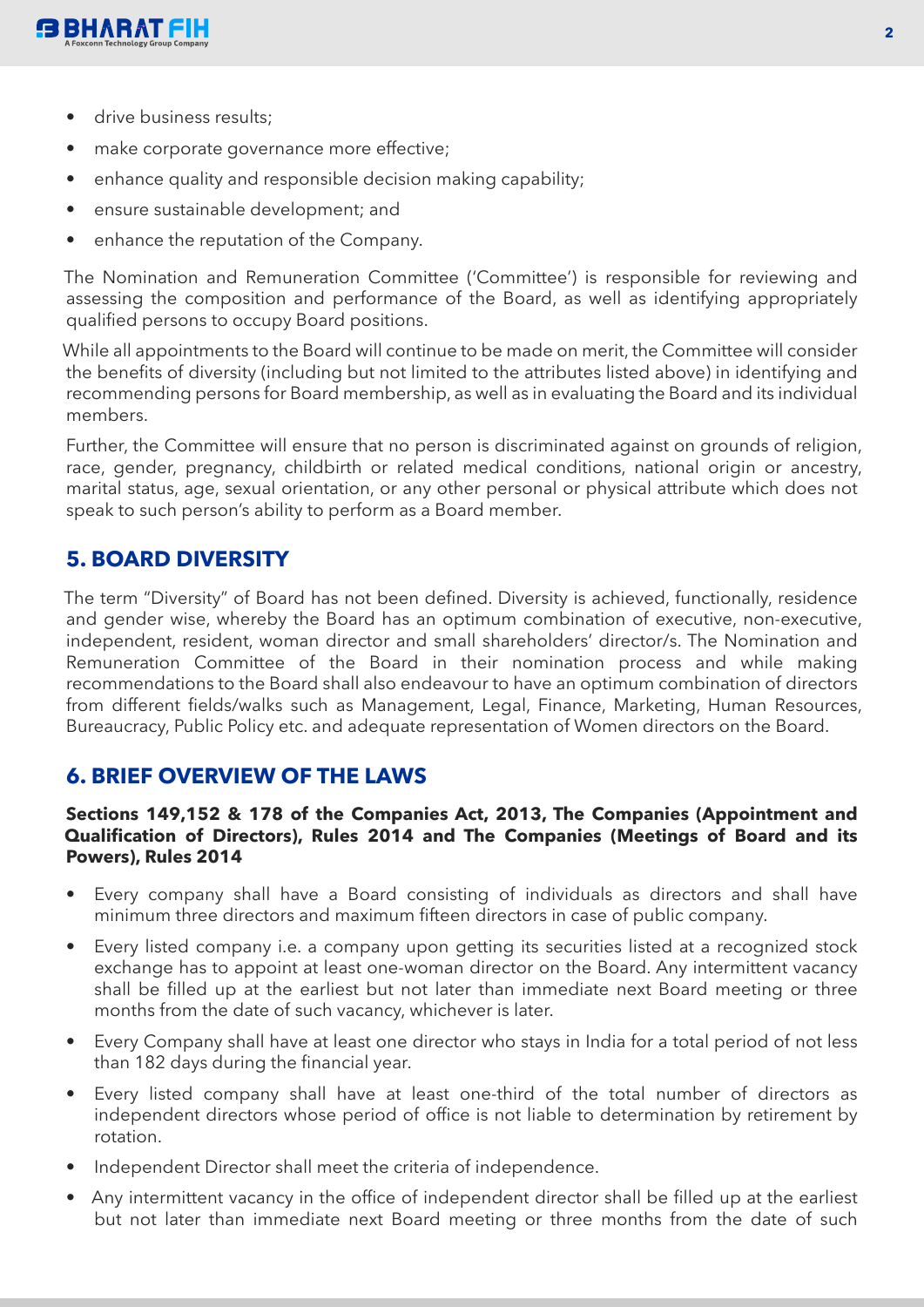

vacancy, whichever is later.

- Unless the articles provide for the retirement of all directors at every Annual General Meeting, not less than two third of the total number of directors of a public company shall be persons whose period of office is liable to determination by retirement of directors by rotation.
- The Board of every listed company shall constitute the Nomination and Remuneration Committee consisting of three or more non-executive directors out of which not less than onehalf shall be independent directors.
- The Nomination and Remuneration Committee shall identify persons who are qualified to become directors and who may be appointed in senior management in accordance with the criteria laid down, recommend to the Board their appointment and removal and shall specify the manner for effective evaluation of performance of Board, its committees and individual directors to be carried out either by the Board, by the Nomination and Remuneration Committee or by an independent external agency and review its implementation and compliance.

#### **Regulation 17 of the SEBI Listing Regulations:**

- The Board shall have an optimum combination of executive and non-executive directors with at least one-woman director (. In case the Company falls under top 1000 listed companies by market capitalization, it shall appoint at least one-woman independent director) and not less than fifty percent (50%) of the Board comprising non-executive directors.
- Where the Chairman of the Board is a non-executive director, at least one- third {1/3} of the Board shall comprise independent directors and in case the company does not have a regular non-executive Chairman, at least half i.e. (50%) of the Board should comprise independent directors.
- Where the regular non-executive Chairman is a promoter of the company or is related to any promoter or person occupying management positions at the Board level or at one level below the Board, at least one-half (50%) of the Board shall consist of independent directors.
- A listed entity shall not appoint a person or continue the directorship of any person as a nonexecutive director who has attained the age of seventy-five years unless a special resolution is passed to that effect.
- With effect from April 1, 2022, the top 500 listed companies shall ensure that the Chairperson of the board of such listed companies shall
	- a. be a non-executive director;
	- b. not be related to the Managing Director or the Chief Executive Officer as per the definition of the term "relative" defined under the Companies Act, 2013.

## **7. ROLE OF THE NOMINATION AND REMUNERATION COMMITTEE**

The Nomination and Remuneration Committee shall be responsible for, among other things, the following:

- Formulation of the criteria for determining qualifications, positive attributes and independence of a director and recommend to the Board, a policy relating to the remuneration of the directors, key managerial personnel and other employees ("**Nomination & Remuneration Policy**");
- For every appointment of an independent director, evaluation of the balance of skills, knowledge and experience on the Board and on the basis of such evaluation, preparation of a description of the role and capabilities required of an independent director. The person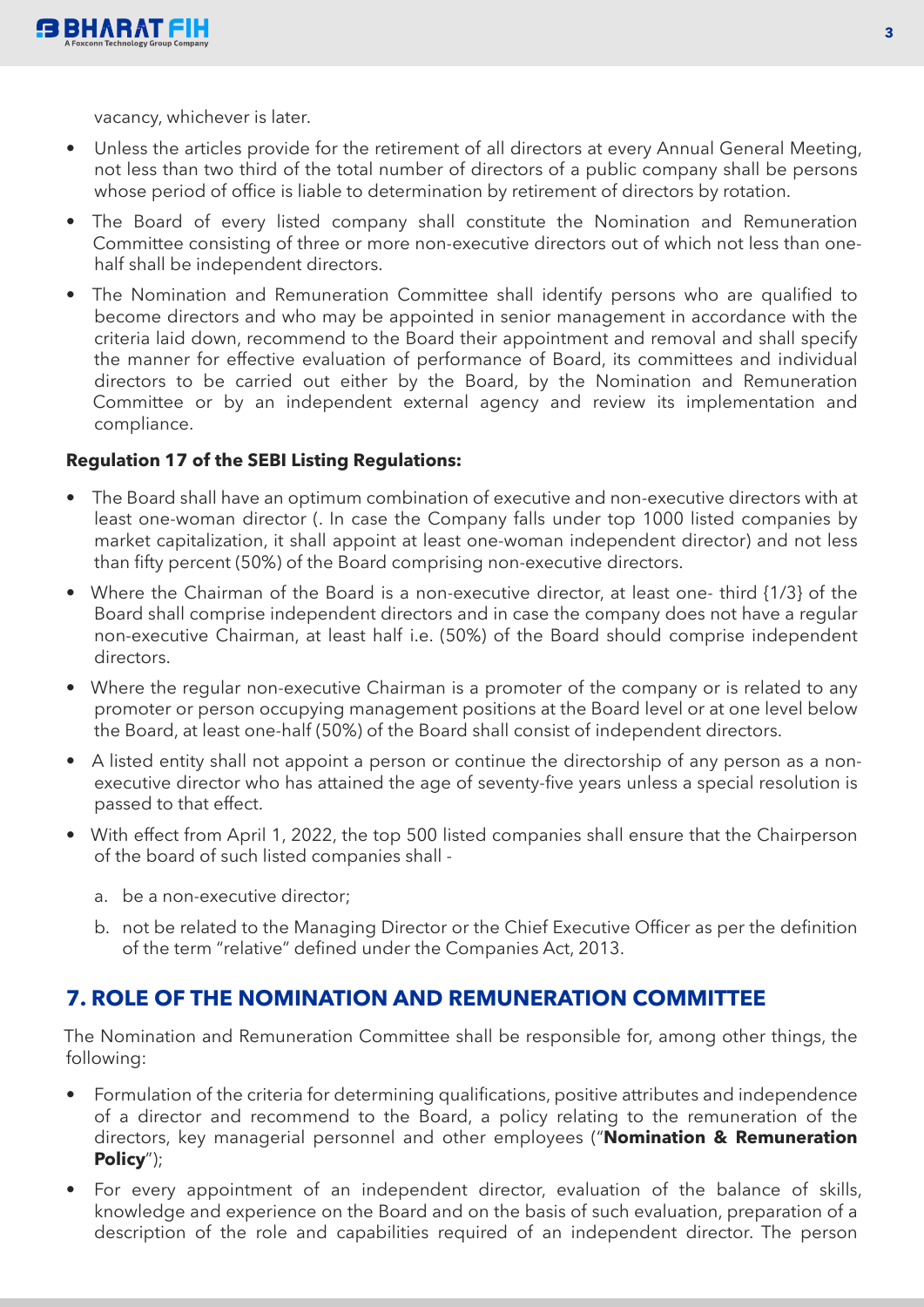

recommended to the Board for appointment as an independent director shall have the capabilities identified in such description. For the purpose of identifying suitable candidates, the Nomination and Remuneration Committee may:

- a. uses the services of an external agencies, if required;
- b. considers candidates from a wide range of backgrounds, having due regard to diversity; and
- c. cconsiders the time commitments of the candidates;
- Formulation of criteria for evaluation of independent directors and the Board;
- Devising a policy on Board diversity;
- Identifying persons who are qualified to become directors and who may be appointed in senior management in accordance with the criteria laid down, and recommend to the Board their appointment and removal and carrying out evaluation of every director's performance (including independent director);
- Whether to extend or continue the term of appointment of the independent director, on the basis of the report of performance evaluation of independent directors;
- Recommend to the Board, all remuneration, in whatever form, payable to senior management;
- Carrying out any other functions required to be carried out by the Nomination and Remuneration Committee as contained in the SEBI Listing Regulations or any other applicable law, as and when amended from time to time.
- The Nomination and Remuneration Committee, while formulating the Remuneration Policy, should ensure that
	- a. at the level and composition of remuneration be reasonable and sufficient to attract, retain and motivate directors of the quality required to run the Company successfully;
	- b. relationship of remuneration to performance is clear and meets appropriate performance benchmarks; and
	- c. remuneration to directors, key managerial personnel and senior management involves a balance between fixed and incentive pay reflecting short and long term performance objectives appropriate to the working of the Company and its goals.
- Performing such functions as are required to be performed by the Nomination and Remuneration Committee under the SEBI (Share Based Employee Benefits and Sweat Equity) Regulations, 2021, including the following:
	- a. aadministering the existing and proposed employee stock option schemes formulated by the Company from time to time (the "Plan");
	- b. determining the eligibility of employees to participate under the Plan;
	- c. granting options to eligible employees and determining the date of grant;
	- d. determining the number of options to be granted to an employee;
	- e. determining the exercise price under the Plan; and
	- f. construing and interpreting the Plan and any agreements defining the rights and obligations of the Company and eligible employees under the Plan, and prescribing, amending and/ or rescinding rules and regulations relating to the administration of the Plan.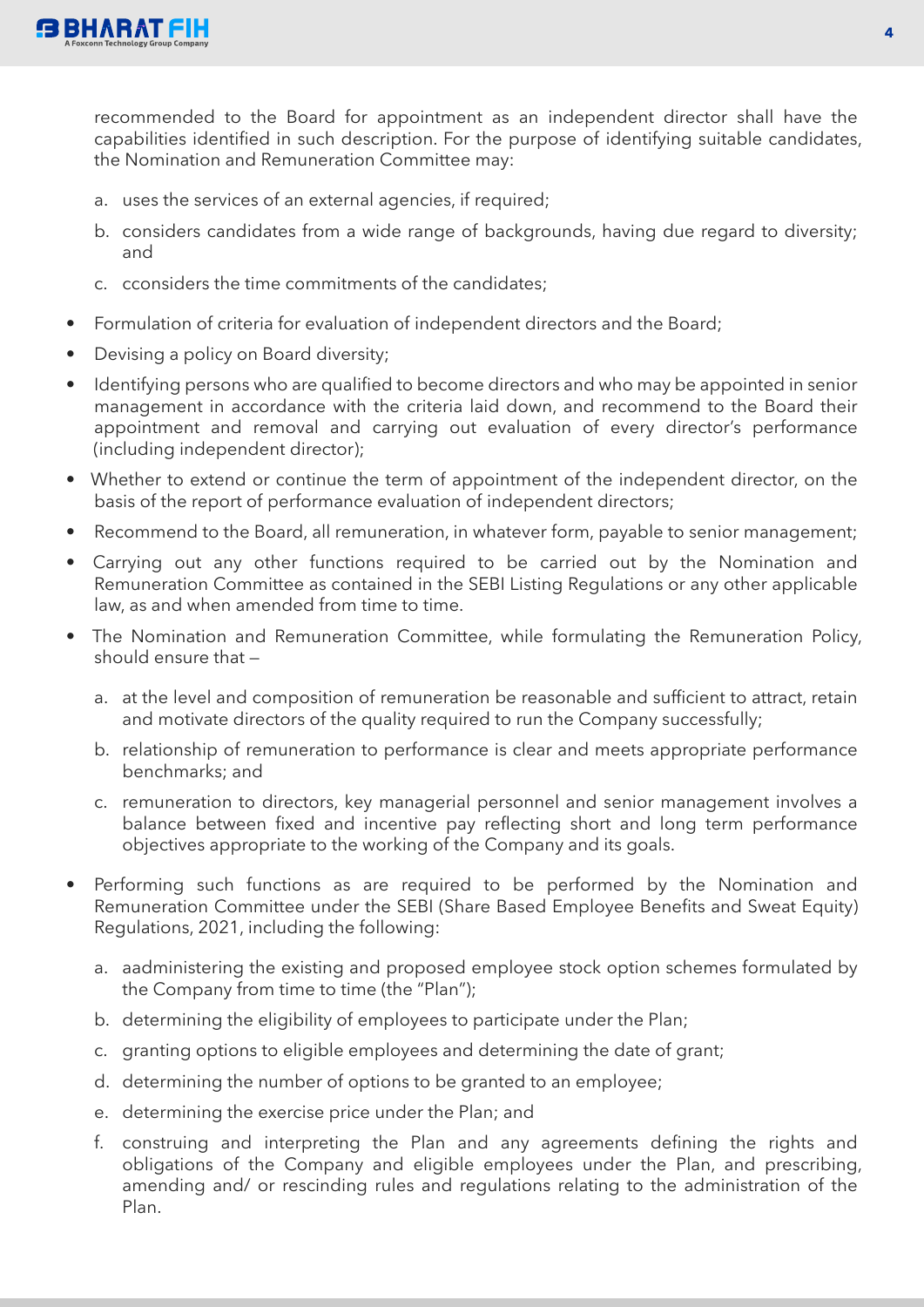

- Framing suitable policies, procedures and systems to ensure that there is no violation of securities laws, as amended from time to time, including:
	- a. the Securities and Exchange Board of India (Prohibition of Insider Trading) Regulations, 2015; and
	- b. the Securities and Exchange Board of India (Prohibition of Fraudulent and Unfair Trade Practices Relating to the Securities Market) Regulations, 2003, by the trust, the Company and its employees, as applicable.
- Performing such other activities as may be delegated by the Board or specified/ provided under the Companies Act, 2013 to the extent notified and effective, as amended or by the SEBI Listing Regulations or by any other applicable law or regulatory authority.

# **8. MEASURABLE OBJECTIVES**

Selection of candidates will be based on a range of diversity perspectives, including but not limited to gender, age, culture, educational background, ethnicity, professional experience, skills and knowledge. The ultimate decision will be based on merit and contribution that the selected candidates will bring to the Board. The Board's composition (including gender, ethnicity, age etc.) will be disclosed in the Corporate Governance Report annually.

# **9. MONITORING**

The Nomination and Remuneration Committee is (among other things) responsible for:

- formally assessing the appropriate mix of Diversity, skills, experience and expertise required on the Board and assessing the extent to which the required skills are represented on the Board
- making recommendations to the Board in relation to Board succession, including the succession of the Chairman, to maintain an appropriate mix of Diversity, skills, experience and expertise on the Board and
- reviewing and reporting to the Board in relation to Board Diversity.

# **10. REPORTING**

The Nomination and Remuneration Committee shall support in laying down a succession plan and drive the understanding of talent across the organization and support development programme for the Board. As a part of the exercise, it will also review and suggest training for directors. Amongst the key requirements is to plan for the evolution of non-executive directors over the medium term to maintain appropriate mix of skills, age and gender diversity on the Board

The Nomination and Remuneration Committee will report to the Board on:

- initiatives undertaken by the Committee in relation to board Diversity and to achieve the measurable objectives.
- progress in achieving the measurable objectives and to make recommendations to the Board on the same.

The Remuneration and Nomination Committee will report annually, in the Corporate Governance Report, on the Board's composition under diversified perspectives, and monitor the implementation of the Policy.

The Company shall provide sufficient information about this Policy to its shareholders, and provide information regarding the composition of the Board, the areas of expertise of each director and